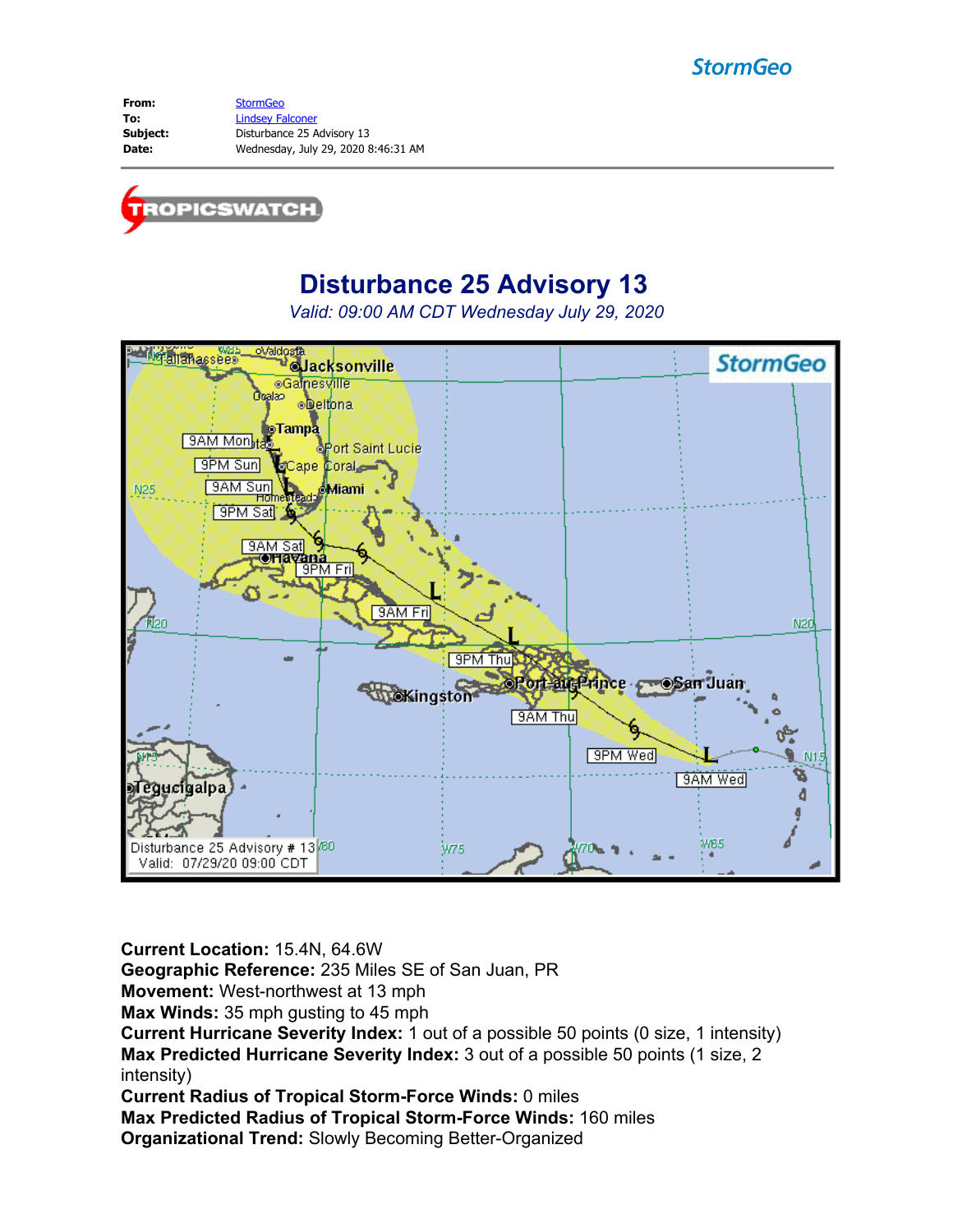#### **Forecast Confidence:** Low **Estimated Central Pressure:** 1008 mb

#### **Development Chances:** 90 Percent

#### **Key Points**

1. Tropical storm conditions with heavy rainfall can be expected across the islands of the northeast Caribbean today and tonight.

2. Confidence in the track and intensity forecast beyond the next 48 hours remains very low.

### **Our Forecast**

**Note:** Disturbance 25 is identified as Potential Tropical Cyclone Nine by the National Hurricane Center, based on their latest advisory. We will continue referring to it as Disturbance 25 until it is officially upgraded to either a depression or a tropical storm.

The center of Disturbance 25 has been difficult to locate overnight. We estimate that the center may be a little south of overnight estimates. A reconnaissance plane will be arriving in the disturbance shortly to identify where a circulation center may be forming. As of this advisory, the plane has been unable to find a well-defined low-level circulation center, indicating that it is still likely a tropical wave. Max winds found by the plane are near 35 mph.

On satellite, the area of squalls is a good bit smaller than it was yesterday, an indication that the disturbance is gradually consolidating on its way to becoming a tropical storm today. Overnight model guidance indicates a track south of our previous forecast. This track would take the center across the very rugged terrain of the Dominican Republic on Thursday. There is considerable uncertainty as to what will emerge off the north coast of the Dominican Republic. We do not think it will still be a tropical storm, but the question is whether or not it will lose its circulation over the mountains.

We think that it will weaken to a depression after crossing the Dominican Republic. Depending upon the status of its circulation after crossing the Dominican Republic, there is a chance that it could regain tropical storm strength north of Cuba on Friday. However, there may be just as good of a chance that it weakens to a tropical wave. In addition, the system may be battling with wind shear and dry air as it tracks north of Cuba. Both could hinder redevelopment. Our forecast takes the system back to tropical storm strength prior to reaching south Florida, but that is a very low confidence forecast.

The final question involves what happens to the system as it reaches Florida. Model guidance is indicating that wind shear and dry air across Florida and the eastern Gulf may lead to gradual weakening and dissipation. We think that dissipation is the most likely solution, though it is possible that it could remain a tropical depression or a weak tropical storm that eventually moves northward into the Florida Panhandle next Tuesday or Wednesday.

#### **Expected Impacts on Land**

**Northern Windward and Leeward Islands to Puerto Rico:** Isolated power outages will be possible, along with flash flooding and mudslides.

Our next advisory will be issued by 4 PM EDT / AST.